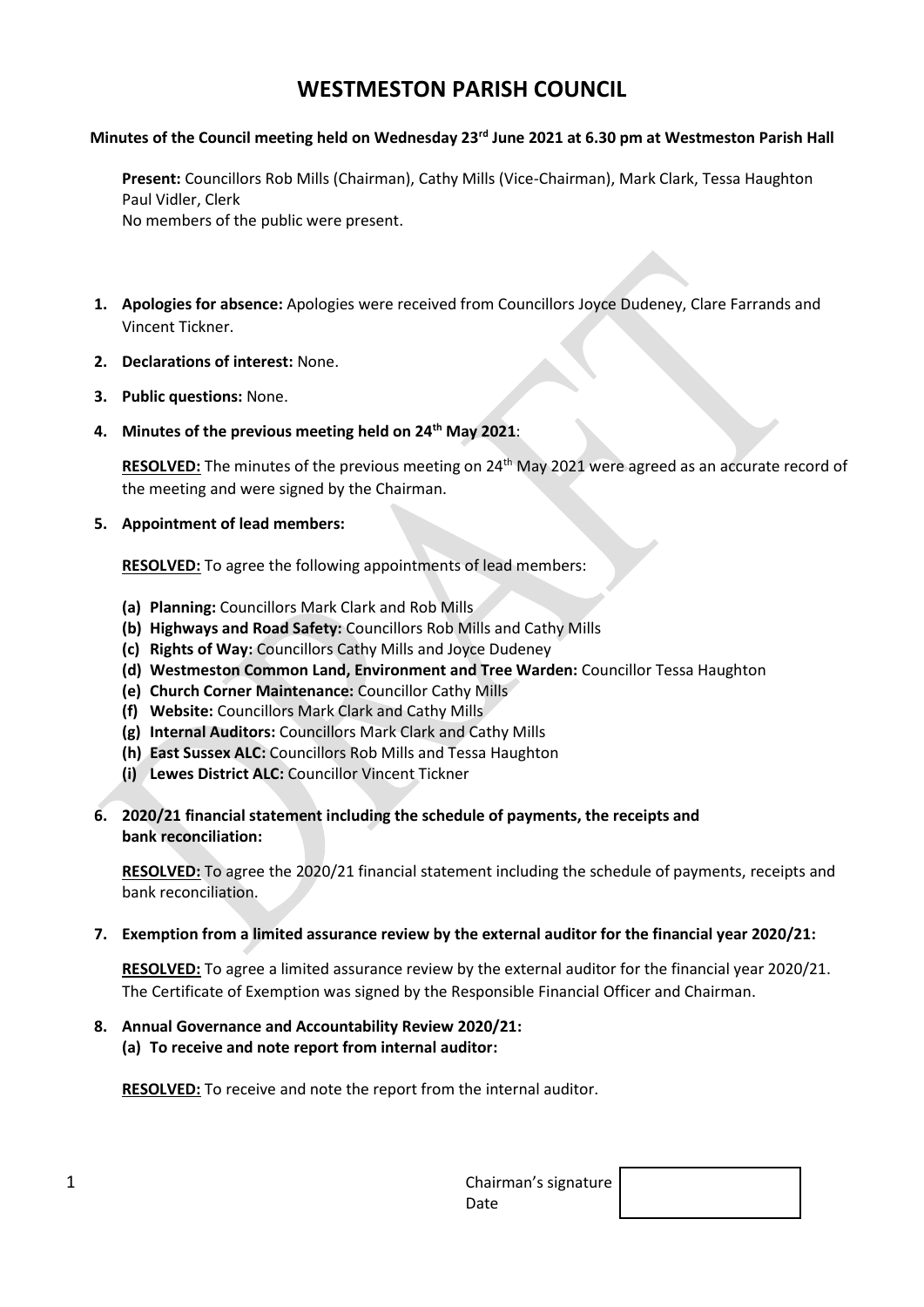# **(b) To approve and sign AGAR section 1 Annual Governance Statement**:

**RESOLVED:** To approve AGAR section 1 Annual Governance Statement which was signed by the Chairman.

### **(c) To approve and sign AGAR section 2 Accounting Statements**

**RESOLVED:** To approve AGAR section 2 Accounting Statements which was signed by the Chairman.

#### **9. Financial matters:**

**RESOLVED:** Payment of the following invoices:

| Reason                              | Amount  |
|-------------------------------------|---------|
| Insurance                           | £198.96 |
| Annual subscription                 | £20.00  |
| Internal audit                      | £144.00 |
| Church Corner maintenance June 2021 | £35.00  |
|                                     |         |

#### **10. Planning:**

#### (a) **Development opposite Westmeston Place:**

The Clerk reported the building under construction had been brought to the attention of Lewes District Council on 15 May and will seek an update from the planning officer.

# (b) **Applications for certificates of lawfulness:**

SDNP/21/02440/LDE Larchfield , Spatham Lane, Westmeston Continued occupation of dwelling in breach of agricultural occupancy condition attached to E/66/0170.

SDNP/21/02441/LDE Larchfield , Spatham Lane, Westmeston Use of land and buildings for ancillary domestic purposes.

**RESOLVED:** To agree to make no comment on the applications. It was noted that both applications had been approved on 16 June.

# *(c)* **Inter Parish Working Group on Housing:**

*(d)* **Eton College Site:**

# *(e)* **Lewes District Council Local Plan:**

These items were considered together. An invitation to a meeting on  $6<sup>th</sup>$  July between parishes affected by the Eton College proposals and Lewes DC planning officers organised by Chailey Parish Council was circulated in advance of the meeting. Councillor Tickner is unable to attend.

RESOLVED: Members agreed that Councillors Rob Mills and Cathy Mills to attend the meeting on 6<sup>th</sup> July.

| ∽<br>۷ | Chairman's signature |  |
|--------|----------------------|--|
|        | Date                 |  |